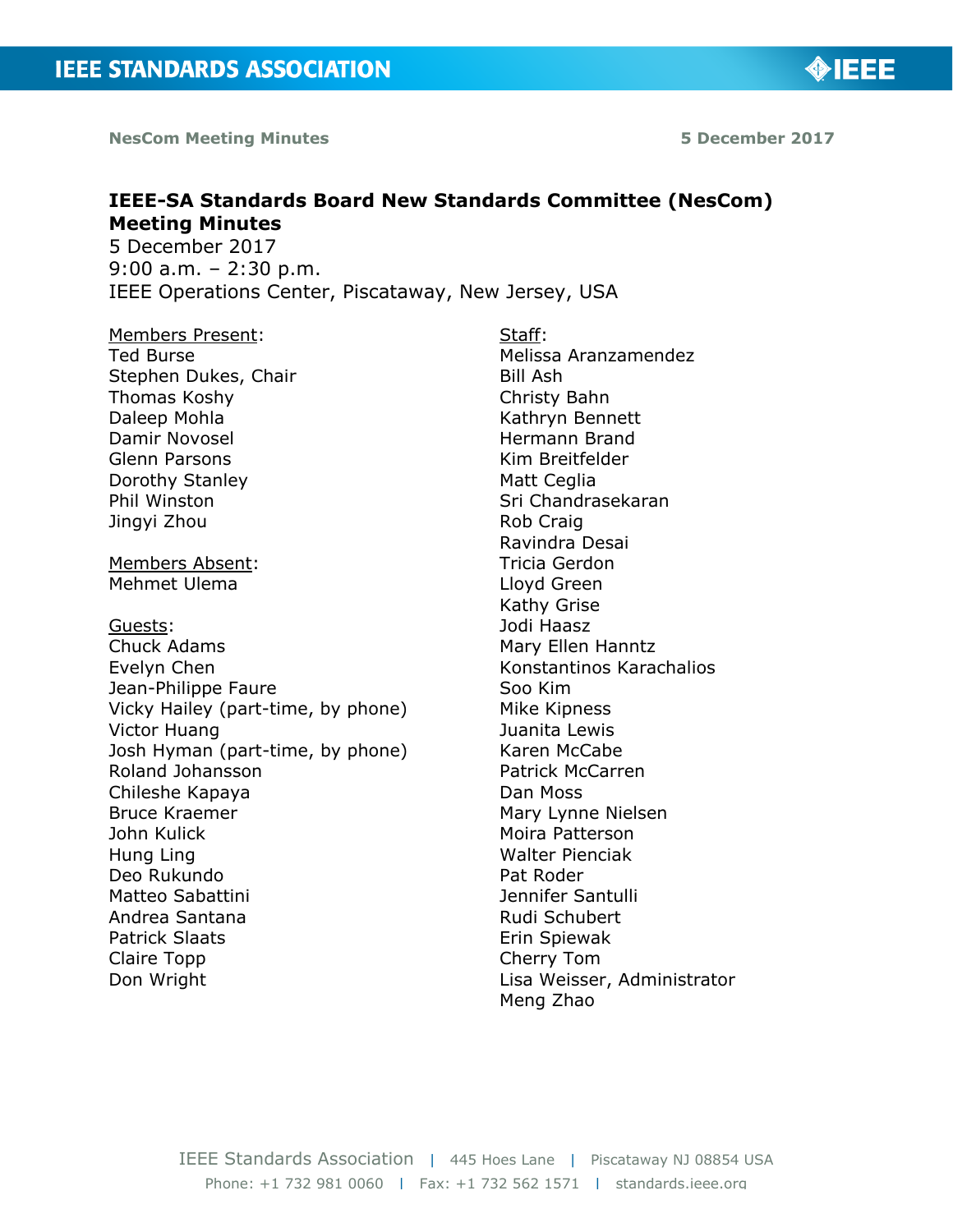

◈IEEE

#### **[Unless otherwise noted, all votes are unanimous]**

#### **1 CALL TO ORDER**

Chair Dukes called the meeting to order at 9:00 a.m. There was a round of introductions by all present.

#### **2 REVIEW OF AGENDA**

Chair Dukes noted that there would be a time-specific discussion at 10:00 a.m. to enable the SSIT/SC Chair and a SSIT/SC Working Group Chair to dial in for the discussion of P7011. NB: Given the unanimous consent to recommend approval of this PAR, there was no discussion.

There was a motion to approve the agenda. There was no objection to unanimous consent.

#### **2.1 Consent Agenda**

#### **2.1.1 Withdrawal Requests**

IEEE Computer Society/Software & Systems Engineering Standards Committee

#### **P20000-1**

Information Technology -- Service Management -- Part 1: Service Management System Requirements

*Recommendation: Approve PAR withdrawal*

IEEE Communications Society/Standards Development Board

#### **P1908.1**

Virtual Keyboard Standard for Indic Languages *Recommendation: Approve PAR withdrawal*

IEEE Industry Applications Society/Technical Books Coordinating Committee

## **P3004.9**

Recommended Practice for the Protection of Power Transformers Used in Industrial and Commercial Power Systems *Recommendation: Approve PAR withdrawal*

**P3004.10**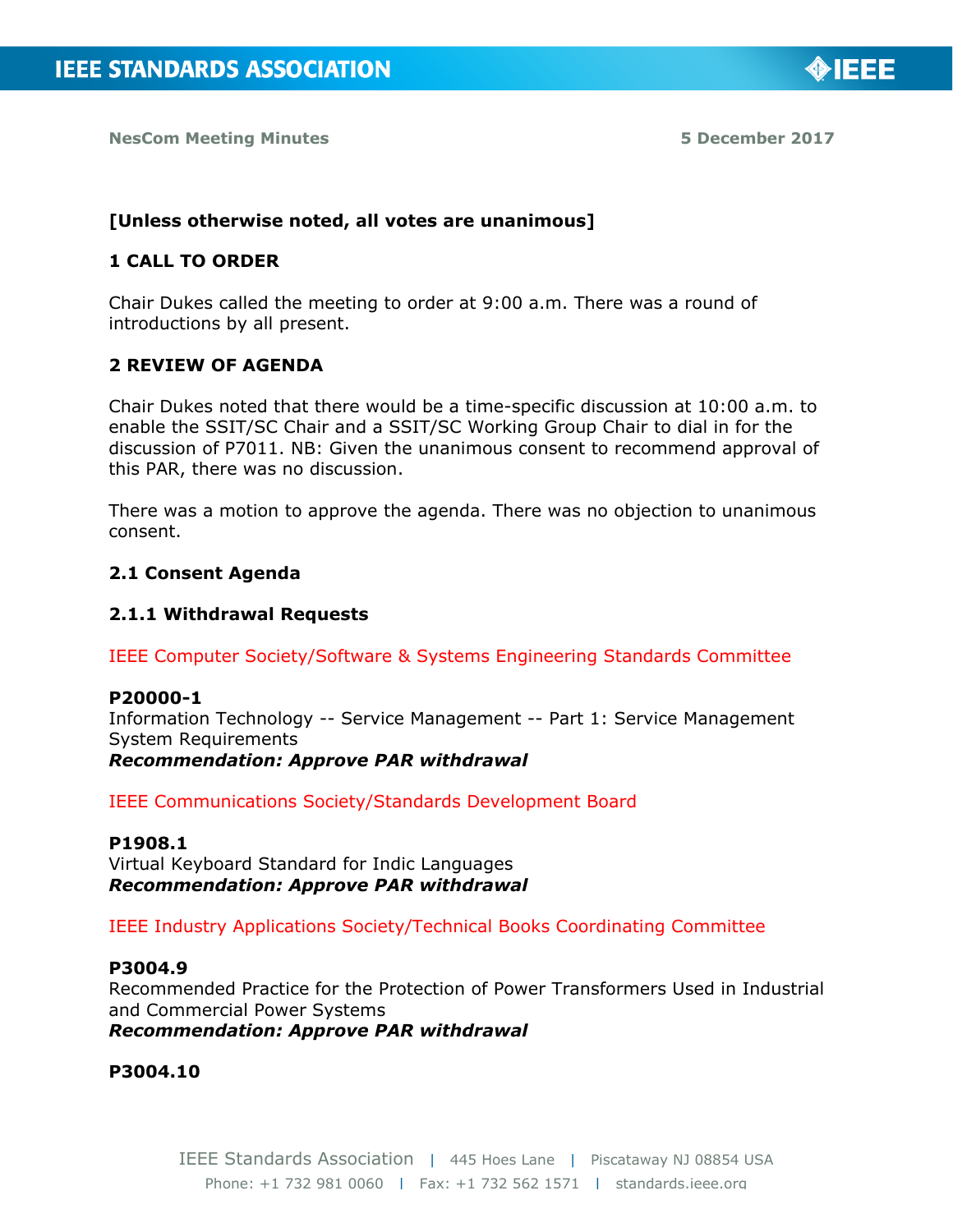Recommended Practice for Generator Protection in Industrial and Commercial Power Systems

*Recommendation: Approve PAR withdrawal*

# **P3004.13**

Recommended Practice for Overcurrent Coordination in Industrial and Commercial Power Systems

*Recommendation: Approve PAR withdrawal*

IEEE Instrumentation and Measurement Society/TC25 - Medical and Biological **Measurements** 

# **P1721**

Standard for Objective Measurement of Systemic Arterial Blood Pressure in Humans *Recommendation: Approve PAR withdrawal*

## **2.1.2 PARs to be Administratively Withdrawn**

**P742** (PE/NPE) Standard for Bus Voltage Monitoring of the Class 1E Power Systems in Nuclear Power Generating Stations (NPGS) (New PAR)

**PC37.1.1** (PE/SUB) Standard for Input and Output Requirements and Testing Methodology for Intelligent Electronic Devices (IEDs) (Revision PAR)

**2.1.3 A Project Number Change Request was approved P802.1Qcn 'Standard for Local and Metropolitan Area Networks - Bridges and Bridged Networks Amendment: Virtual Station Interface (VSI) Discovery and Configuration Protocol (VDP) Extension to Support Network Virtualization Overlays Over Layer 3 (NVO3)'. The new number will be P802.1Qcy.**

## **3 APPROVAL OF MINUTES FROM THE 14 JUNE 2017 NESCOM MEETING**

There was a motion to approve the 14 June 2017 NesCom meeting minutes. There was no objection to unanimous consent.

# **4 PARS FOR DISCUSSION**

## **4.1 Modified PARs**

IEEE Computer Society/LAN/MAN Standards Committee

#### **P802.11ax**

Standard for Information Technology -- Telecommunications and Information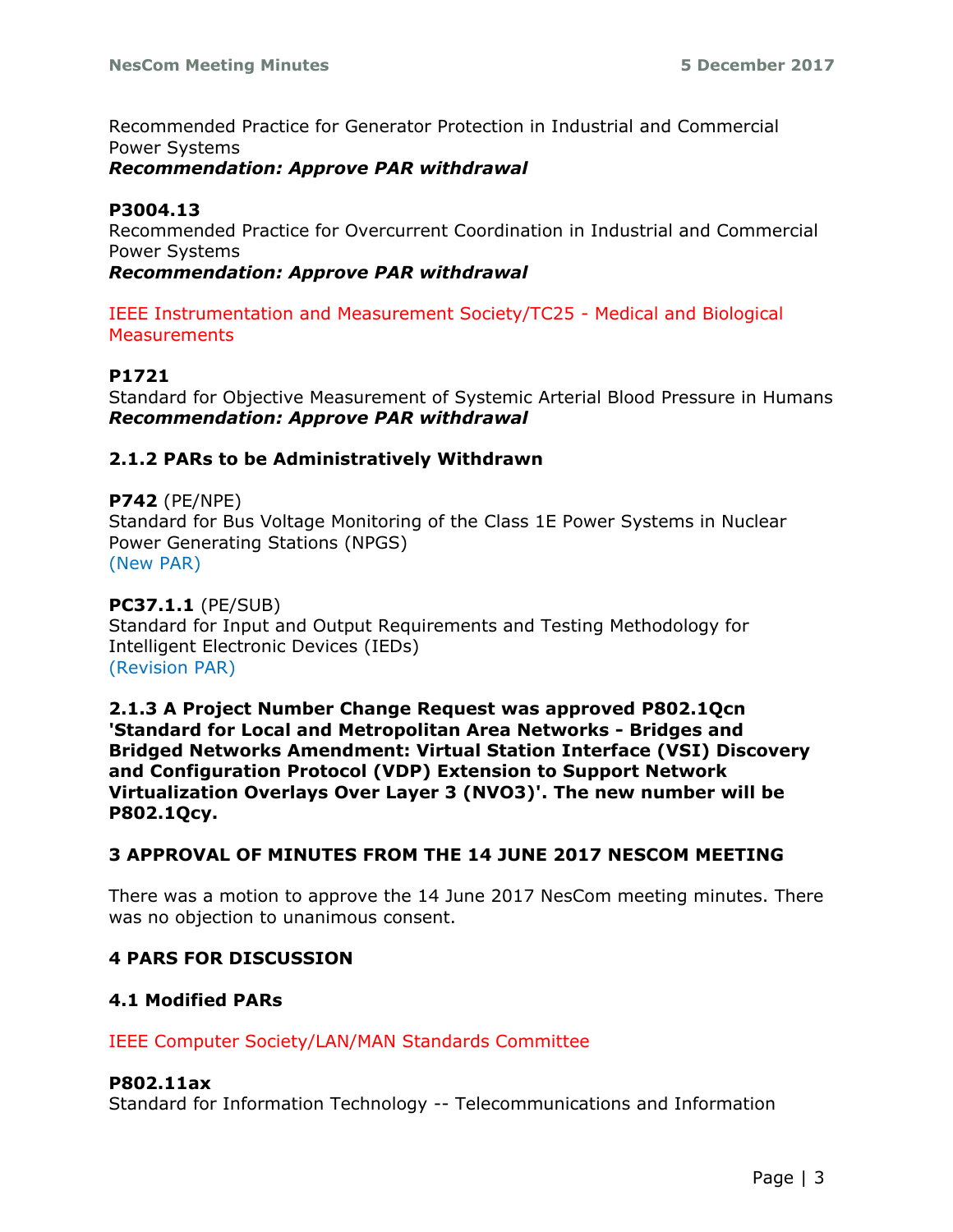Exchange Between Systems Local and Metropolitan Area Networks -- Specific Requirements Part 11: Wireless LAN Medium Access Control (MAC) and Physical Layer (PHY) Specifications Amendment Enhancements for High Efficiency WLAN *Recommendation: Approve modified PAR*

IEEE Computer Society/Software & Systems Engineering Standards Committee

## **P82079-1**

Preparation of Information for Use (Instructions for Use) of Products - Part 1: Principles and General Requirements *Recommendation: Approve modified PAR*

IEEE Computer Society/Standards Activities Board

## **P1680.4**

Standard for Environmental Leadership and Corporate Social Responsibility Assessment of Servers *Recommendation: Approve modified PAR*

IEEE Electromagnetic Compatibility Society/Standards Development Committee

#### **P1128**

Recommended Practice for Radio-Frequency (RF) Absorber Evaluation in the Range of 30 MHz to 40 GHz

#### *Recommendation: Approve modified PAR*

#### **P1848**

Techniques & Measures to Manage Functional Safety and Other Risks With Regard to Electromagnetic Disturbances

*Recommendation: Approve modified PAR*

IEEE Industry Applications Society/Petroleum & Chemical Industry

## **P844.3**

Standard for Impedance Heating of Pipelines and Equipment - General, Testing, Marking, and Documentation Requirements *Recommendation: Approve modified PAR*

## **P844.4**

Standard for Impedance Heating of Pipelines and Equipment - Application Guide for Design, Installation, Testing, Commissioning and Maintenance *Recommendation: Approve modified PAR*

IEEE Power and Energy Society/Energy Storage & Stationary Battery Committee

# **P1679.1**

Guide for the Characterization and Evaluation of Lithium-Based Batteries in Stationary Applications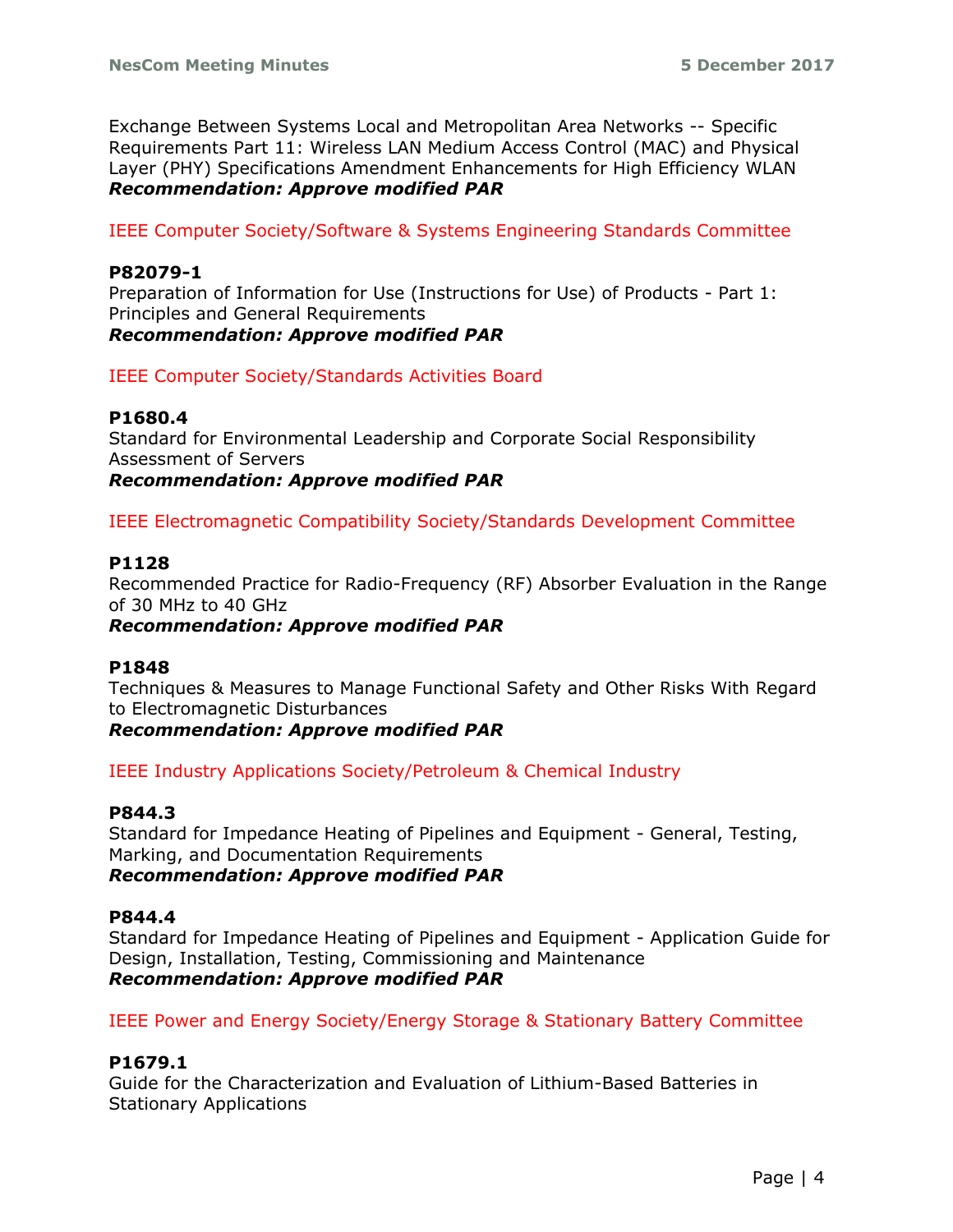## *Recommendation: Approve modified PAR*

# **P1679.2**

Guide for the Characterization and Evaluation of Sodium-Beta Batteries in Stationary Applications *Recommendation: Approve modified PAR*

IEEE Power and Energy Society/Surge Protective Devices/Low Voltage

## **PC62.43.1**

Guide for Surge Protectors and Surge Protective Circuits Used in Information and Communication Technology Circuits (ICT), Including Smart Grid - Part 1 Applications

*Recommendation: Approve modified PAR*

IEEE Vehicular Technology Society/Rail Transportation Standards Committee

## **P1627**

Standard for Transient Overvoltage Protection of DC Electrification Systems by Application of DC Surge Arresters *Recommendation: Approve modified PAR*

## **4.2 Extension Requests**

IEEE Computer Society/LAN/MAN Standards Committee

## **P802.15.8**

Wireless Medium Access Control (MAC) and Physical Layer (PHY) Specifications for Peer Aware Communications (PAC) *Recommendation: Approve request for an extension until December 2018*

IEEE Computer Society/Standards Activities Board

## **P1680.4**

Standard for Environmental Assessment of Servers *Recommendation: Approve request for an extension until December 2019*

## **P1857.4**

Standard for 2nd Generation IEEE 1857 Video Coding *Recommendation: Approve request for an extension until December 2019*

## **P1857.6**

Standard for Digital Media Content Description *Recommendation: Approve request for an extension until December 2019*

IEEE Computer Society/Test Technology

# **P1450.4**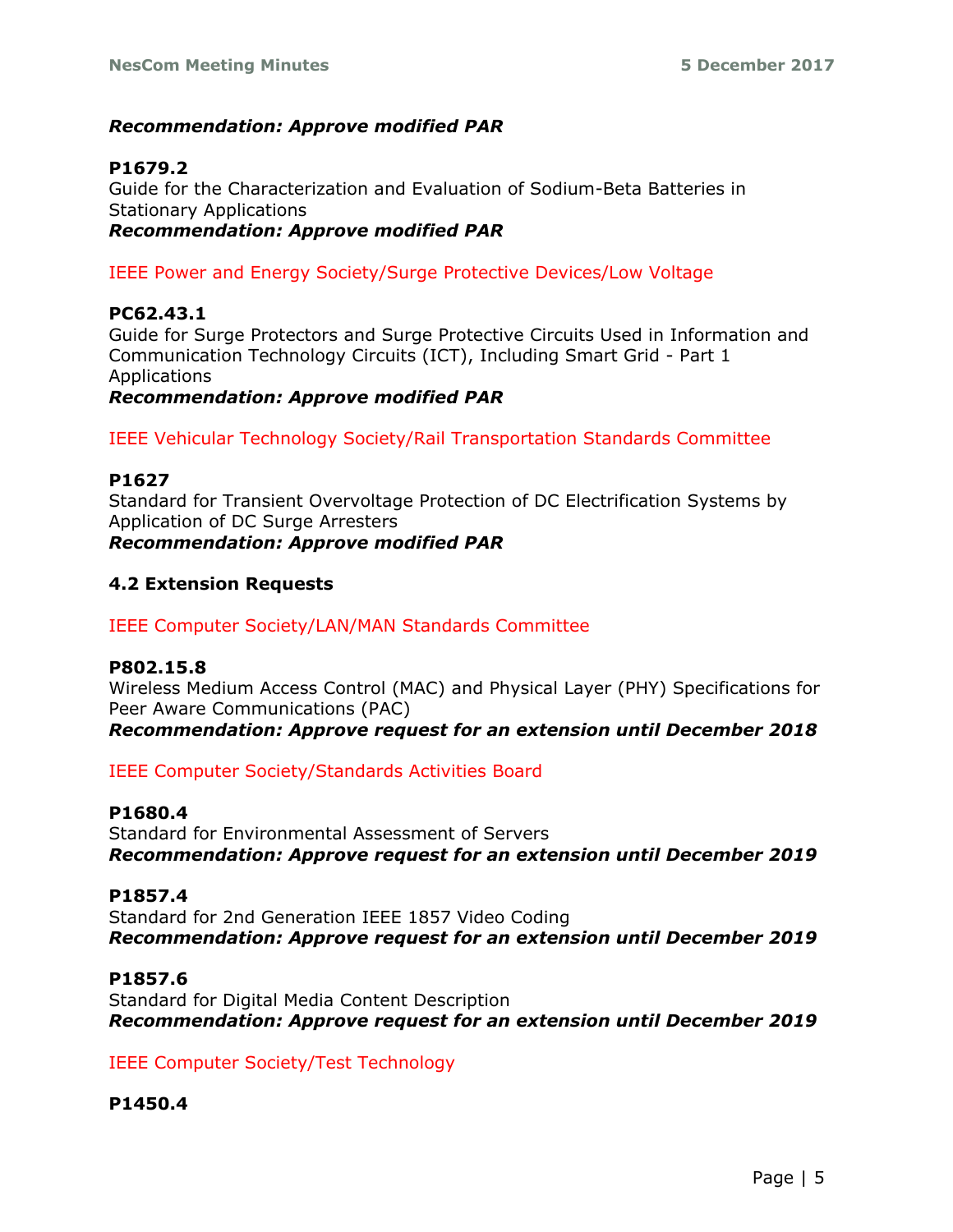Standard for Extensions to Standard Test Interface Language (STIL) (IEEE Std. 1450-1999) for Test Flow Specification

## *Recommendation: Approve request for an extension until December 2018*

## **P1804**

Standard for Fault Accounting and Coverage Reporting to Digital Modules (FACR) *Recommendation: Approve request for an extension until December 2018*

## IEEE Industry Applications Society/Petroleum & Chemical Industry

## **P844.3**

Standard for Impedance Heating of Pipelines, Vessels, Equipment, and Structures - General, Testing, Marking, and Documentation Requirements

*Recommendation: Approve request for an extension until December 2019*

## **P844.4**

Standard for Impedance Heating of Pipelines, Vessels, Equipment, and Structures - Application Guide for Design, Installation, Testing, Commissioning and Maintenance *Recommendation: Approve request for an extension until December 2019*

## **P844.5**

Recommended Practice for the Design, Installation, Testing, Commissioning and Maintenance of Induction Heating Systems for Pipelines, Vessels, Equipment, Structures and Induction Susceptor Heating Furnaces

## *Recommendation: Approve request for an extension until December 2019*

## **P1584**

Guide for Performing Arc-Flash Hazard Calculations *Recommendation: Approve request for an extension until December 2019*

## **P1814**

Recommended Practice for Electrical System Design Techniques to Improve Electrical Safety

*Recommendation: Approve request for an extension until December 2019*

# **P61886-1**

Subsea Equipment - Power Connectors, Penetrators and Jumper Assemblies with Rated Voltage from 3 kV (Umax =  $3.6$  kV) to 30 kV (Umax =  $36$  kV) *Recommendation: Approve request for an extension until December 2019*

IEEE Industry Applications Society/Technical Books Coordinating Committee

# **P3002.2**

Recommended Practice for Conducting Load-Flow Studies of Industrial and Commercial Power Systems

*Recommendation: Approve request for an extension until December 2018*

# **P3002.3**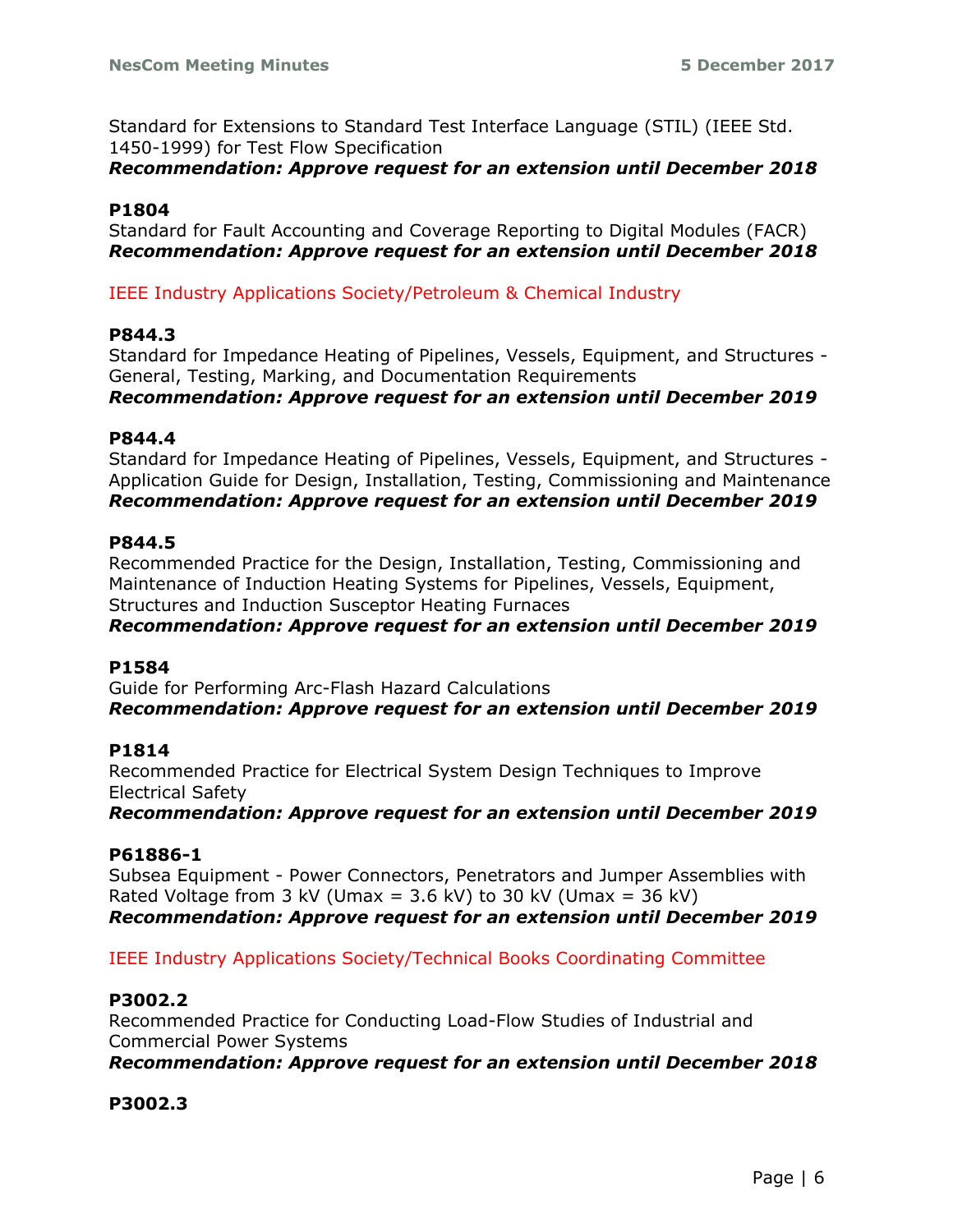Recommended Practice for Conducting Short-Circuit Studies of Industrial and Commercial Power Systems

*Recommendation: Approve request for an extension until December 2018*

# **P3002.7**

Recommended Practice for Conducting Motor-Starting Studies in Industrial and Commercial Power Systems

*Recommendation: Approve request for an extension until December 2018*

# **P3002.8**

Recommended Practice for Conducting Harmonic-Analysis Studies of Industrial and Commercial Power Systems

*Recommendation: Approve request for an extension until December 2018*

# **P3003.1**

Recommended Practice for the System Grounding of Industrial and Commercial Power Systems

*Recommendation: Approve request for an extension until December 2019*

# **P3004.3**

Recommended Practice for the Application of Low-Voltage Fuses in Industrial and Commercial Power Systems

*Recommendation: Approve request for an extension until December 2018*

# **P3004.4**

Recommended Practice for the Application of Medium- and High-Voltage Fuses in Industrial and Commercial Power Systems

*Recommendation: Approve request for an extension until December 2018*

# **P3004.7**

Recommended Practice for the Protection of Power Cables and Busway Used in Industrial and Commercial Power Systems

*Recommendation: Approve request for an extension until December 2018*

# **P3004.11**

Recommended Practice for Bus and Switchgear Protection in Industrial and Commercial Power Systems

*Recommendation: Approve request for an extension until December 2018*

# **P3006.3**

Recommended Practice for Determining the Impact of Preventative Maintenance on the Reliability of Industrial and Commercial Power Systems

*Recommendation: Approve request for an extension until December 2018*

IEEE Instrumentation and Measurement Society/TC4 - High Frequency **Measurement** 

**P378**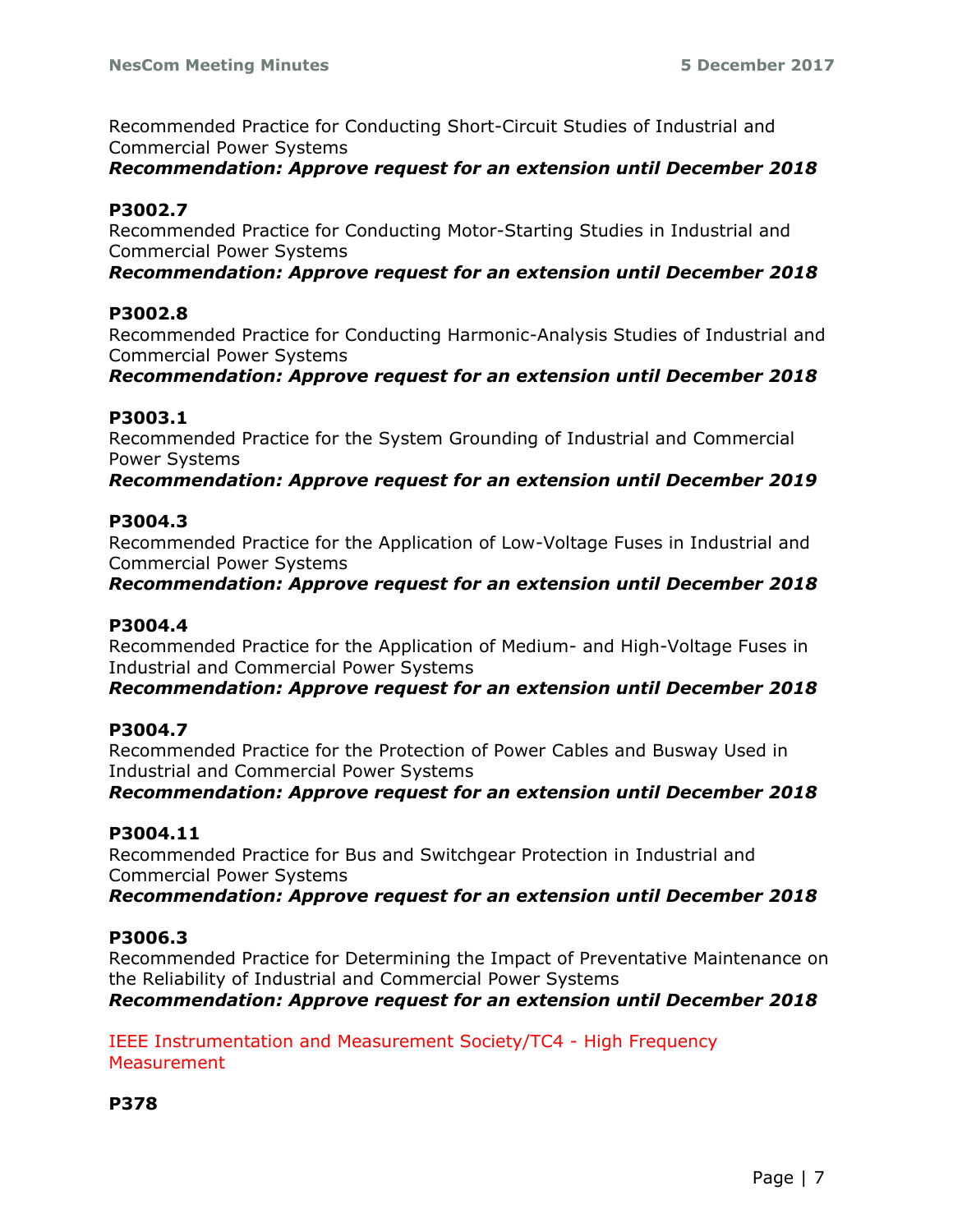Recommended Practices for Scattering Parameter Measurements Using Vector Network Analyzers

#### *Recommendation: Disapprove request for an extension*

IEEE Power and Energy Society/Energy Storage & Stationary Battery Committee

#### **P484**

Recommended Practice for Installation Design and Installation of Vented Lead-Acid Batteries for Stationary Applications *Recommendation: Approve request for an extension until December 2018*

#### **P946**

Recommended Practice for the Design of DC Power Systems for Stationary Applications *Recommendation: Approve request for an extension until December 2018*

#### **P1679.2**

Guide for the Characterization and Evaluation of Sodium-Based Batteries in Stationary Applications *Recommendation: Approve request for an extension until December 2018*

IEEE Power and Energy Society/Power System Communications and Cybersecurity

## **P1711**

Standard for a Cryptographic Protocol for EPS Serial Links *Recommendation: Approve request for an extension until December 2018*

#### **P1711.2**

Standard for Secure SCADA Communications Protocol (SSCP) *Recommendation: Approve request for an extension until December 2018*

#### **P2030.102.1**

Standard for Interoperability of Internet Protocol Security (IPsec) Utilized within Utility Control Systems *Recommendation: Approve request for an extension until December 2019*

IEEE Power and Energy Society/Power System Instrumentation and Measurements

#### **P1889**

Guide for Evaluating and Testing the Electrical Performance of Energy Saving **Devices** 

*Recommendation: Approve request for an extension until December 2019*

IEEE Power and Energy Society/Power System Relaying and Control

## **PC37.237**

Standard Requirements for Time Tags Created by Intelligent Electronic Devices - COMTAG(TM)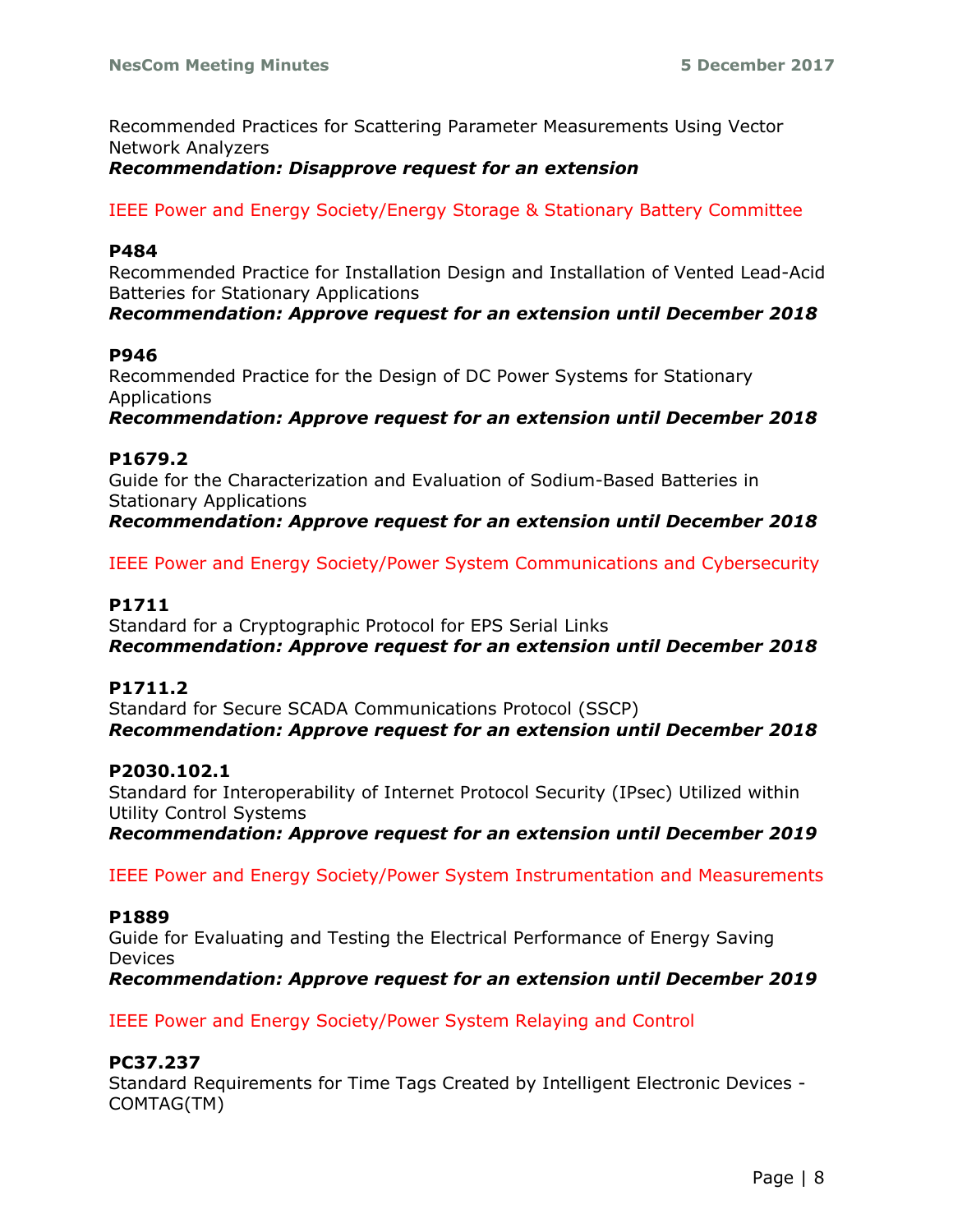## *Recommendation: Approve request for an extension until December 2018*

IEEE Power and Energy Society/Surge Protective Devices/High Voltage

## **PC62.22**

Guide for the Application of Metal-Oxide Surge Arresters for Alternating-Current **Systems** 

## *Recommendation: Approve request for an extension until December 2018*

IEEE Power and Energy Society/Surge Protective Devices/Low Voltage

## **PC62.41.3**

Guide for Interactions Between Power System Disturbances and Surge Protective Devices

*Recommendation: Approve request for an extension until December 2019*

## **PC62.42.2**

Guide for the Application of Surge-Protective Components in Surge Protective Devices and Equipment Ports - Part 2 Metal-Oxide Varistors (MOVs) *Recommendation: Approve request for an extension until December 2020*

## **PC62.42.4**

Guide for the Application of Surge-Protective Components in Surge Protective Devices and Equipment Ports - Part 4 Thermally Activated Current Limiters *Recommendation: Approve request for an extension until December 2019*

## IEEE Power and Energy Society/Substations

## **P1427**

Guide for Recommended Electrical Clearances and Insulation Levels in Air Insulated Electrical Power Substations

*Recommendation: Approve request for an extension until December 2019*

## **P1615**

Recommended Practice for Network Communication in Electric Power Substations *Recommendation: Approve request for an extension until December 2018*

#### **P2030.101**

Guide for Designing a Time Synchronization System for Power Substations *Recommendation: Approve request for an extension until December 2018*

#### IEEE Power and Energy Society/Switchgear

#### **PC37.04**

Standard for Ratings and Requirements for AC High Voltage Circuit Breakers with Rated Maximum Voltage above 1000 V *Recommendation: Approve request for an extension until December 2018*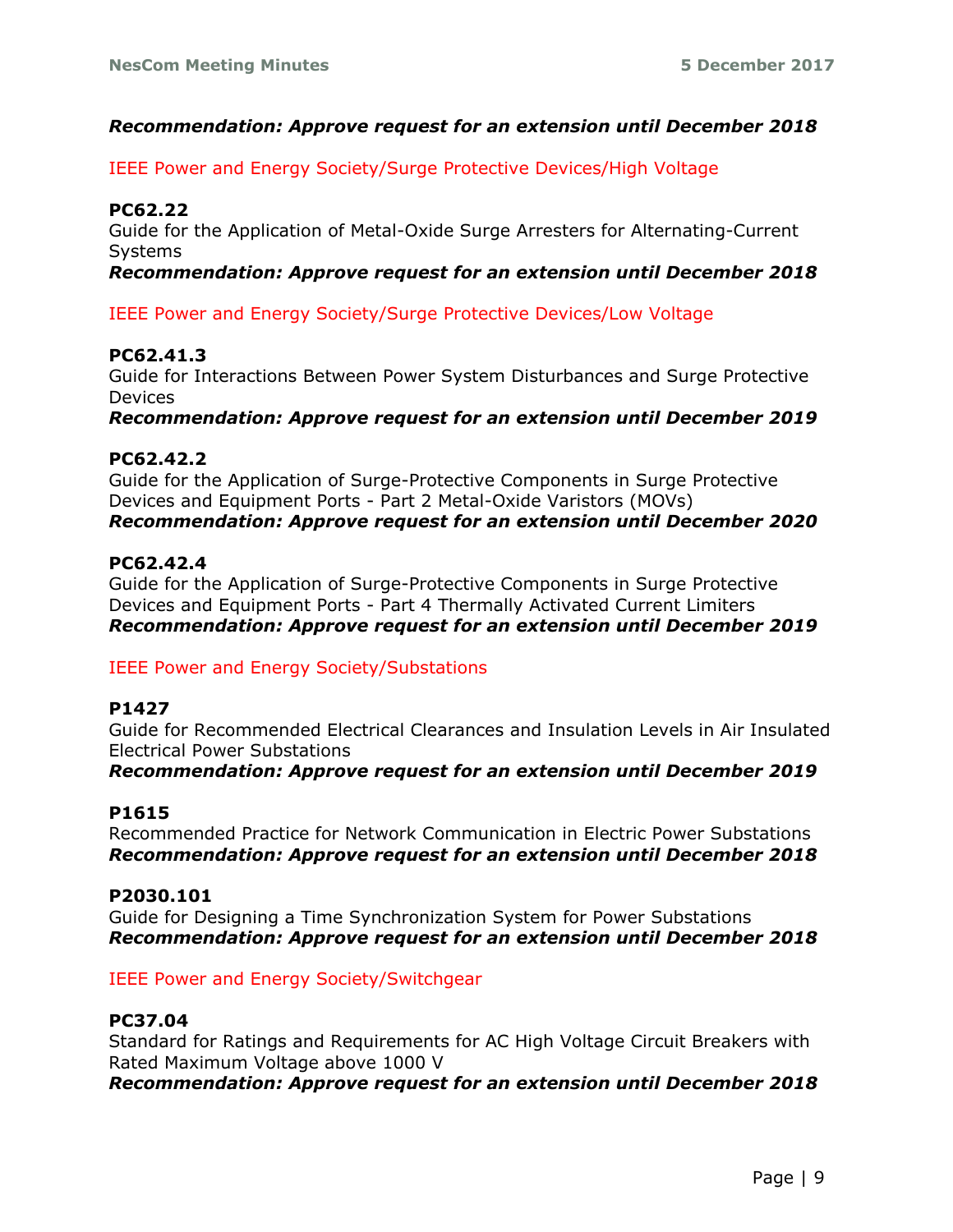## **PC37.06.1**

Recommended Practice for Preferred Ratings for High-Voltage (>1000 Volts) AC Circuit Breakers Designated Definite Purpose for Fast Transient Recovery Voltage Rise Times

*Recommendation: Approve request for an extension until December 2018*

## **PC37.60**

High-Voltage Switchgear and Controlgear - Part 111: Automatic Circuit Reclosers for Alternating Current Systems Up To and Including 38 kV *Recommendation: Approve request for an extension until December 2018*

## **PC37.62**

Standard for Pad Mounted, Dry Vault, Submersible Fault, and Overhead Fault Interrupters for Alternating Current Systems up to 38 kV *Recommendation: Approve request for an extension until December 2019*

## **PC37.100.1**

Standard of Common Requirements for High Voltage Power Switchgear Rated Above 1000 V

*Recommendation: Approve request for an extension until December 2018*

## **PC37.100.2**

Standard for Common Requirements for Testing of AC Capacitance Current Switching Devices Over 1000 V

*Recommendation: Approve request for an extension until December 2018*

IEEE Power and Energy Society/Transmission and Distribution

## **P751**

Guide for Wood Structures Used for Overhead Electric Transmission Lines *Recommendation: Approve request for an extension until December 2018*

## **P1243**

Guide for Improving the Lightning Performance of Transmission Lines *Recommendation: Approve request for an extension until December 2019*

## **P1307**

Standard for Fall Protection for Utility Work *Recommendation: Approve request for an extension until December 2018*

## **P1854**

Guide for Smart Distribution Applications *Recommendation: Approve request for an extension until December 2018*

## **P1882**

Guide for Establishing, Benchmarking, and Maintaining a Working Program for Energized Transmission Lines

*Recommendation: Approve request for an extension until December 2018*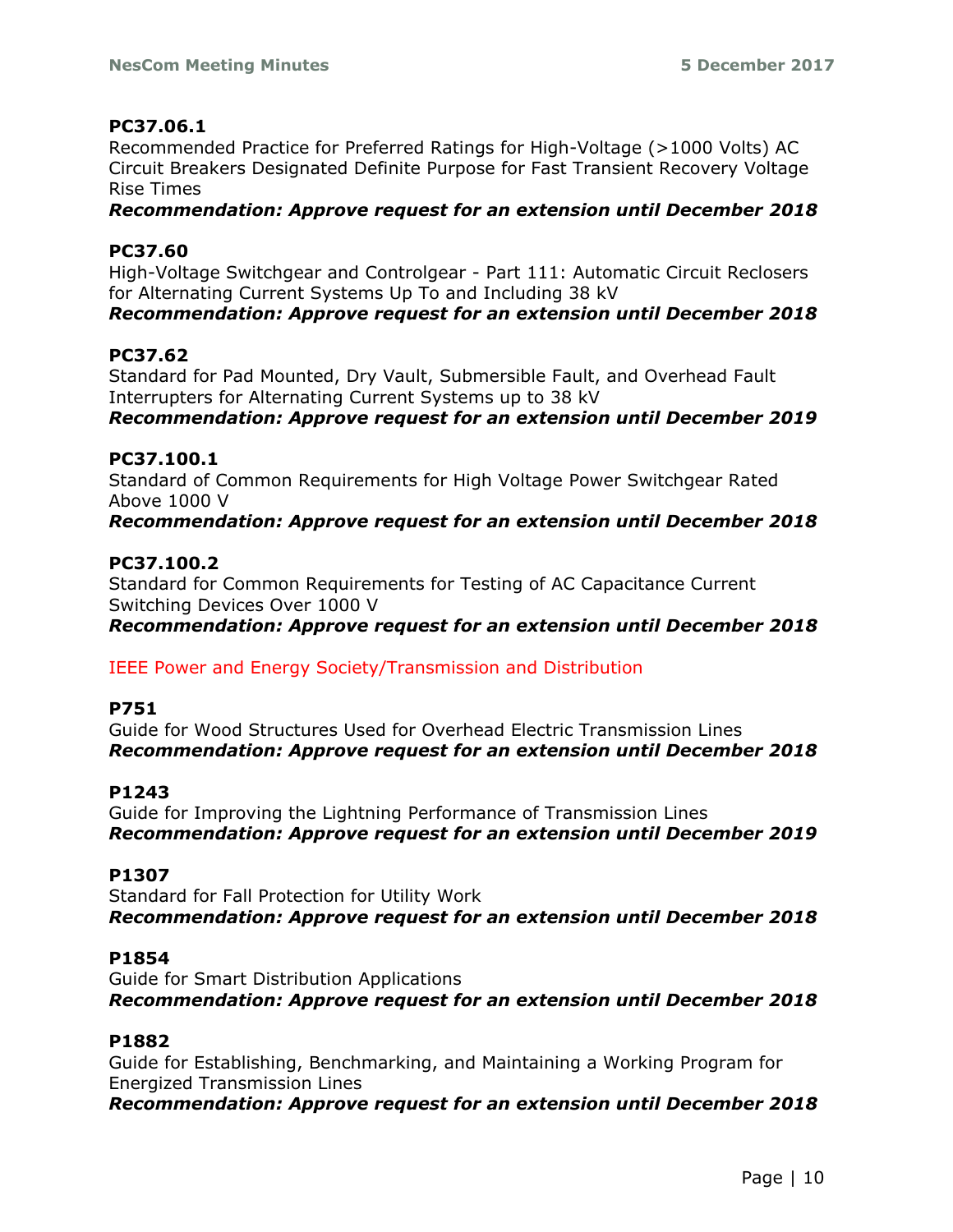## **P1885**

Guide for Assessing, Measuring and Verifying Volt-Var Control Optimization on Distribution Systems

*Recommendation: Approve request for an extension until December 2019*

## IEEE Power and Energy Society/Transformers

## **PC57.13.7**

Standard for Current Transformers with a Maximum mA Secondary Current of 250 mA

*Recommendation: Approve request for an extension until December 2018*

## **PC57.104**

Guide for the Interpretation of Gases Generated in Oil-Immersed Transformers *Recommendation: Approve request for an extension until December 2019*

## **PC57.162**

Guide for the Interpretation of Moisture Related Parameters in Dry, Gas Insulated and Liquid Immersed Transformers and Reactors *Recommendation: Approve request for an extension until December 2020*

IEEE Power Electronics Society/Standards Committee

# **P1573**

Recommended Practice for Electronic Power Subsystems: Parameters, Interfaces, Elements, and Performance

*Recommendation: Approve request for an extension until December 2019*

IEEE-SASB Coordinating Committees/SCC20 - Test and Diagnosis for Electronic **Systems** 

# **P1636.2**

Standard for Software Interface for Maintenance Information Collection and Analysis (SIMICA): Exchanging Maintenance Action Information via the Extensible Markup Language (XML)

*Recommendation: Approve request for an extension until December 2018*

# **P1641.1a**

Guide for the Use of IEEE Std 1641, IEEE Standard for Signal and Test Definition Amendment to add Guidelines for producing reusable Test Signal Frameworks (TSFs) for use on platforms utilizing Automatic Test Markup Language (ATML) *Recommendation: Approve request for an extension until December 2018*

IEEE-SASB Coordinating Committees/SCC21 - Fuel Cells, Photovoltaics, Dispersed Generation, and Energy Storage

# **P2030.2.1**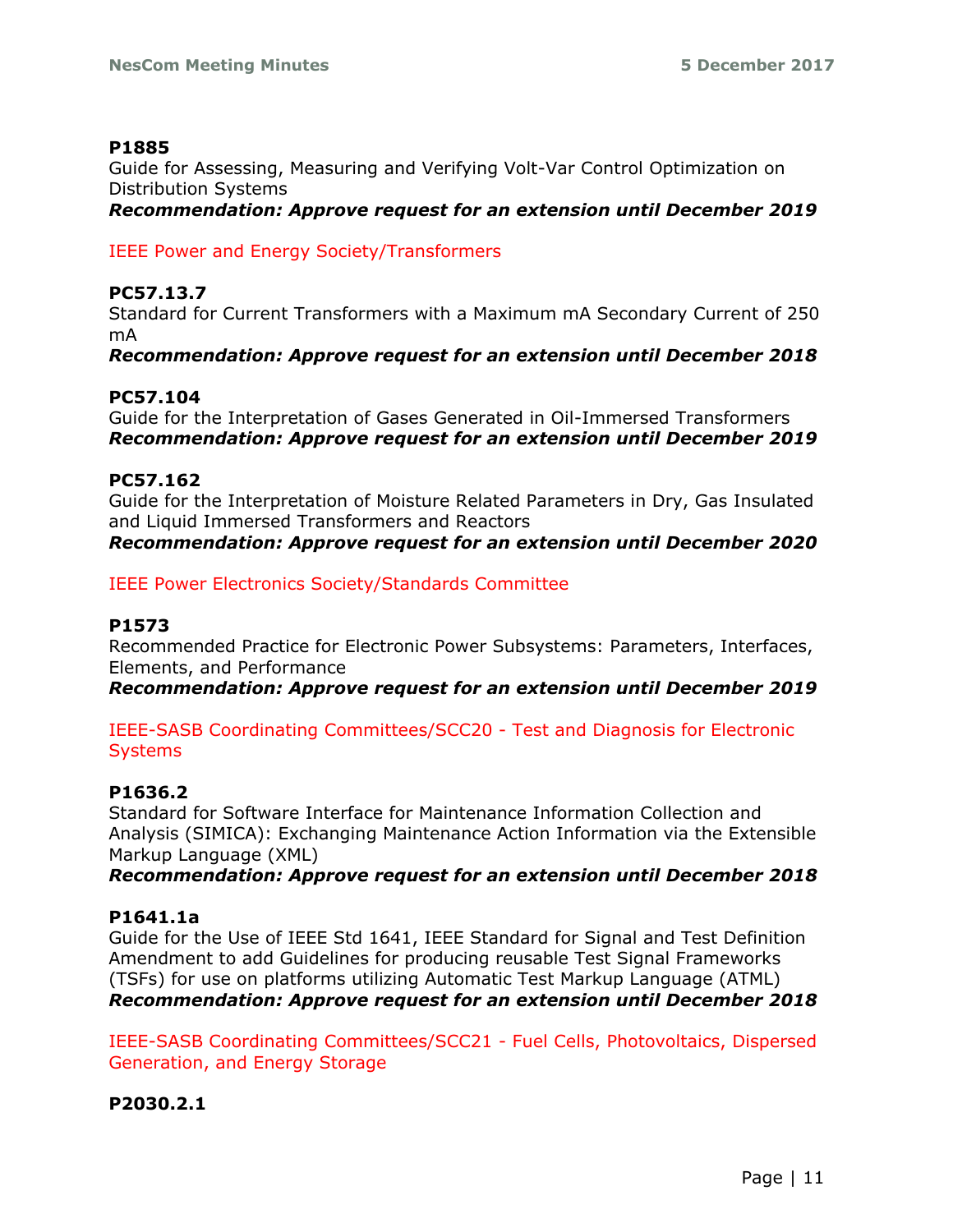Guide for Design, Operation, and Maintenance of Battery Energy Storage Systems, both Stationary and Mobile, and Applications Integrated with Electric Power Systems

*Recommendation: Approve request for an extension until December 2018*

## **4.3 New PARs**

IEEE Computer Society/LAN/MAN Standards Committee

#### **P802.15.10a**

Recommended Practice for Routing Packets in IEEE 802.15.4 Dynamically Changing Wireless Networks Amendment to fully define use of addressing and route information currently in the standard

*Recommendation: Approve new PAR until December 2021*

IEEE Computer Society/Software & Systems Engineering Standards Committee **P21840**

Systems Engineering -- Guide for the Utilization of ISO/IEC/IEEE 15288 in the Context of System of Systems Engineering

#### *Recommendation: Approve new PAR until December 2021*

#### **P21841**

Systems and Software Engineering -- Taxonomies of Systems of Systems (SoS) *Recommendation: Approve new PAR until December 2021*

## IEEE Computer Society/Standards Activities Board

#### **P2671**

Standard for General Requirements of Online Detection Based on Machine Vision in Intelligent Manufacturing

*Recommendation: Approve new PAR until December 2021*

#### **P2672**

Guide for General Requirements of Mass Customization *Recommendation: Approve new PAR until December 2021*

IEEE Consumer Electronics Society/Standards Committee

#### **P2050**

Standard for Real-time Operating System (OS) for Small-scale Embedded Systems *Recommendation: Approve new PAR until December 2021*

IEEE Communications Society/Edge, Fog, Cloud Communications with IOT and Big Data Standards Committee

#### **P1935**

Standard for Edge/Fog Manageability and Orchestration *Recommendation: Approve new PAR until December 2021*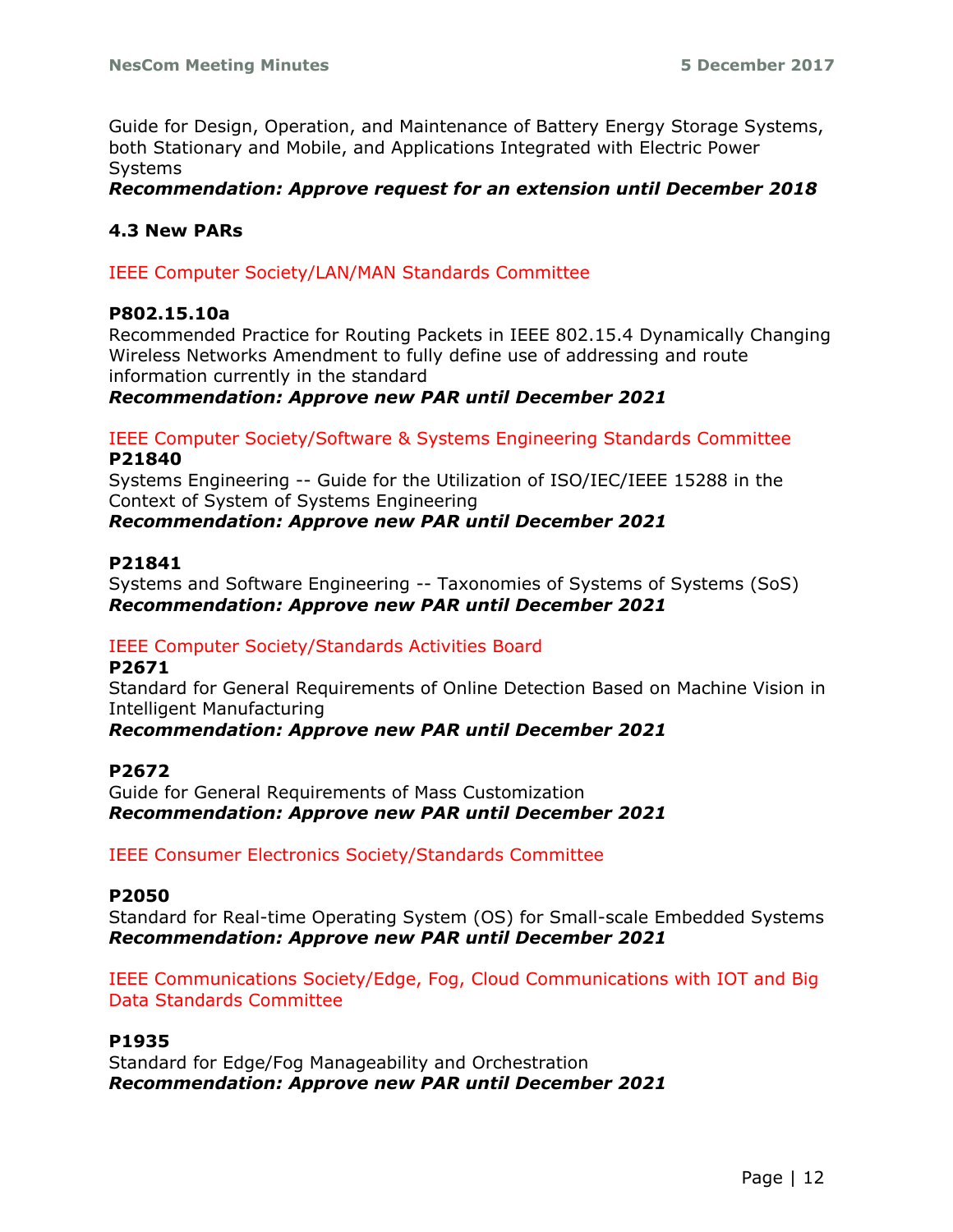## **P2557**

Standard for Ambient Genetics Frameworks *Recommendation: Approve new PAR until December 2021*

## **P2558**

Standard for Ambient Objects *Recommendation: Approve new PAR until December 2021*

IEEE Communications Society/Power Line Communications

# **P1901.3**

Standard for Power Line Communications for Internet of Things Applications *Recommendation: Approve new PAR until December 2021*

IEEE Electromagnetic Compatibility Society/Standards Development Committee

## **P2665**

Recommended Practice for Statistical Process Control for EMC Test Laboratories *Recommendation: Approve new PAR until December 2021*

IEEE Industry Applications Society/Petroleum & Chemical Industry

## **P2455**

Recommended Practice for the Repair and Maintenance of Direct Current Electric Machines

*Recommendation: Approve new PAR until December 2021*

IEEE Power and Energy Society/Surge Protective Devices/High Voltage

# **P2770**

60099-11 Surge Arresters - Part 11: Metal-Oxide Line Surge Arresters to Protect Power Line Insulation *Recommendation: Approve new PAR until December 2021*

IEEE Power and Energy Society/Surge Protective Devices/Low Voltage

**PC62.35-2010/Cor 1** Standard Test Methods for Avalanche Junction Semiconductor Surge-Protective Device Components - Corrigendum 1 *Recommendation: Approve new PAR until December 2021*

## **PC62.55-2017/Cor 1**

Guide for Surge Protection of DC Power Feeds to Remote Radio Heads - Corrigendum 1 *Recommendation: Approve new PAR until December 2021*

IEEE Power and Energy Society/Transmission and Distribution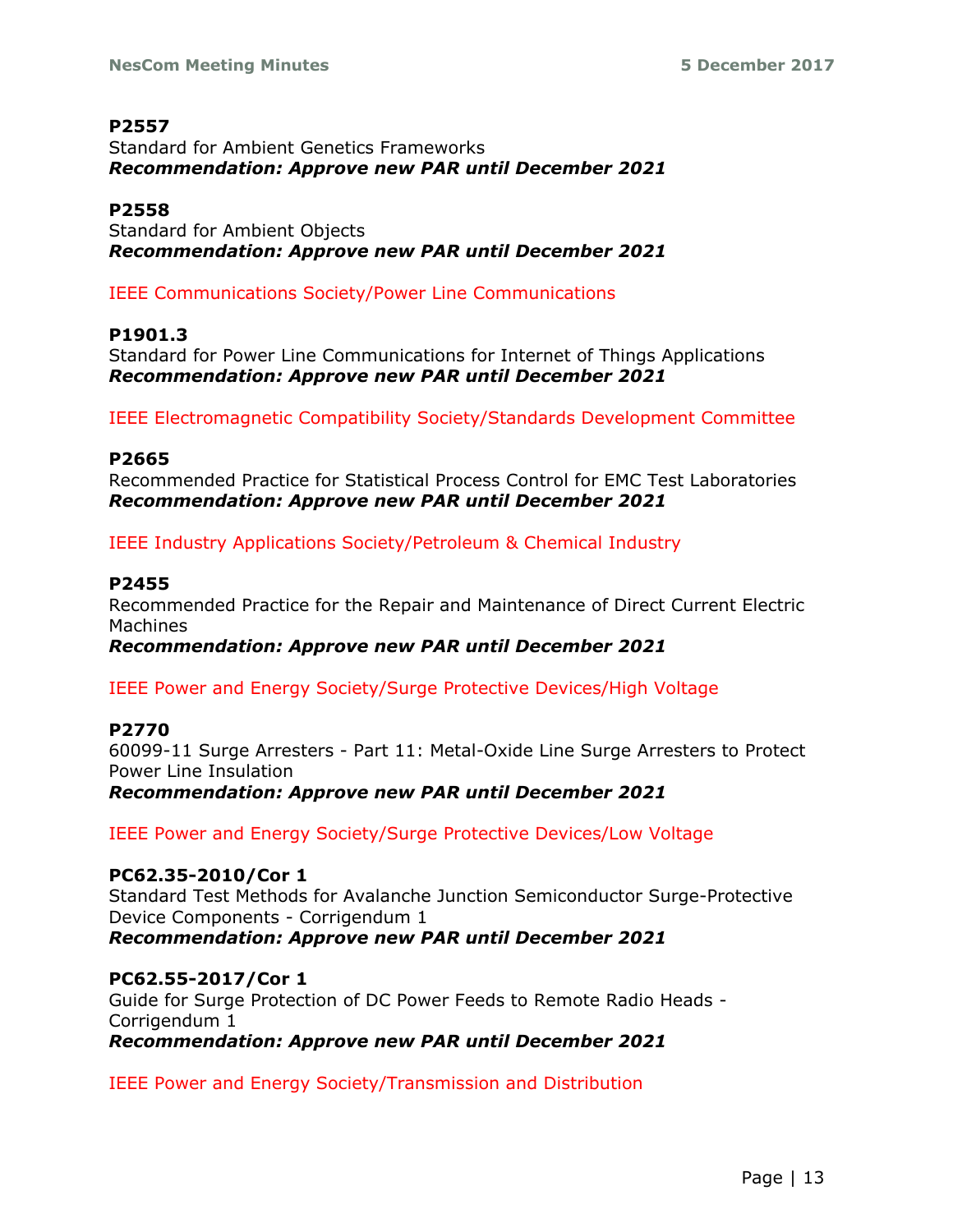## **P2445**

Standard Practice for Inspection and Assessment of Below Grade and Groundline Corrosion on Weathering Steel on Electrical Transmission and Distribution **Structures** 

*Recommendation: Approve new PAR until December 2021*

IEEE Society on Social Implications of Technology/Social Implications of Technology Standards Committee

# **P7011**

Standard for the Process of Identifying and Rating the Trustworthiness of News **Sources** 

*Recommendation: Approve new PAR until December 2021*

## **P7012**

Standard for Machine Readable Personal Privacy Terms *Recommendation: Approve new PAR until December 2021*

# **4.4 PARs for the Revision of Standards**

IEEE Computer Society/Design Automation

## **P1647**

Standard for the Functional Verification Language e *Recommendation: Approve PAR for the revision of a standard until December 2021*

IEEE Computer Society/Software & Systems Engineering Standards Committee

## **P15026-4**

Systems and Software Engineering -- Systems and Software Assurance -- Part 4: Assurance in the Life Cycle

*Recommendation: Approve PAR for the revision of a standard until December 2021*

# **P15289**

ISO/IEC/IEEE International Standard -- Systems and Software Engineering -- Content of Life-Cycle Information Items (Documentation) *Recommendation: Approve PAR for the revision of a standard until December 2021*

## **P90003**

Software Engineering -- Guidelines for the application of ISO 9001:2015 to computer software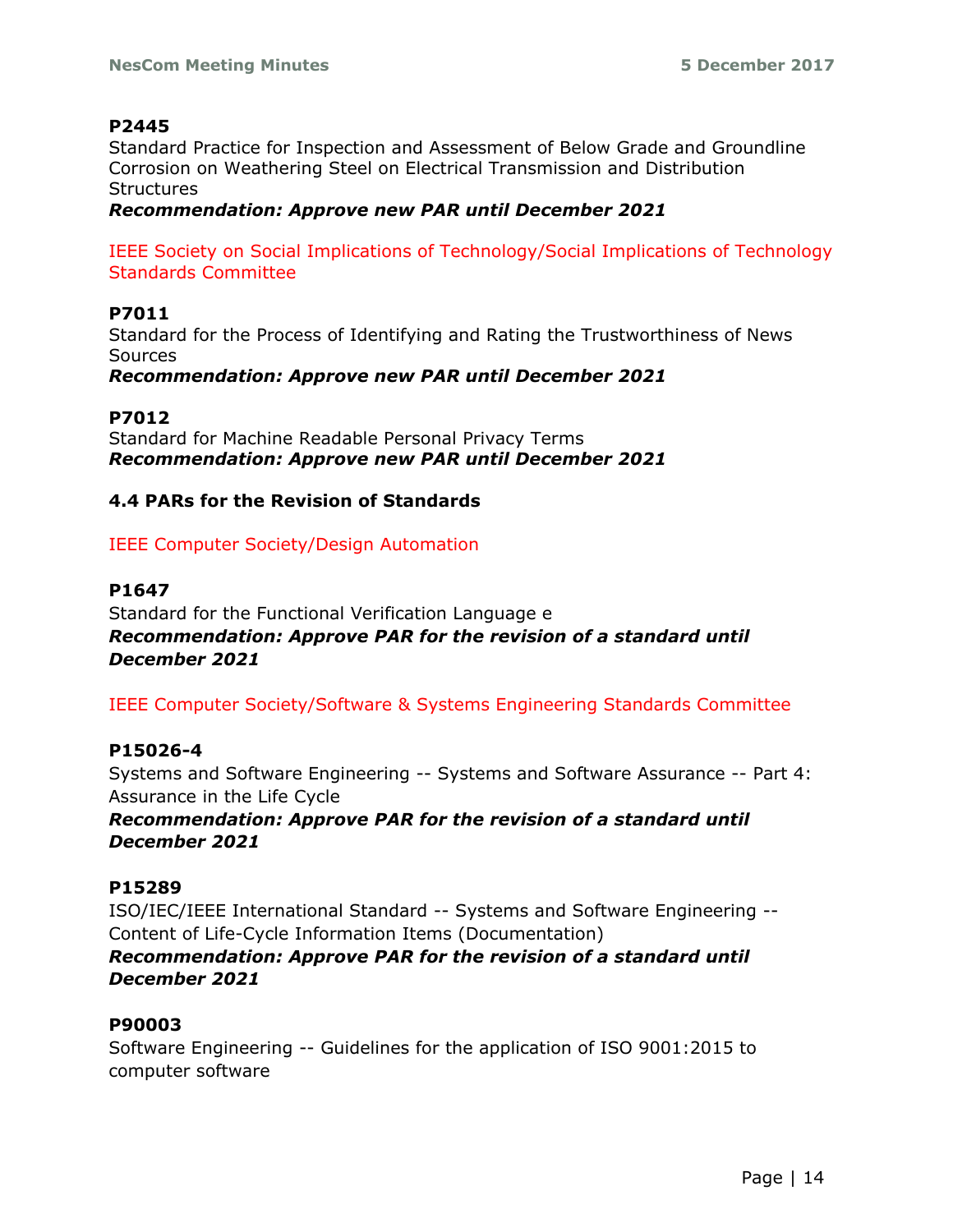# *Recommendation: Approve PAR for the revision of a standard until December 2021*

## IEEE Industry Applications Society/Petroleum & Chemical Industry

## **P463**

Standard for Electrical Safety Practices in Electrolytic Cell Line Working Zones *Recommendation: Approve PAR for the revision of a standard until December 2021*

IEEE Industry Applications Society/Technical Books Coordinating Committee

## **P3007.1**

Recommended Practice for the Operation and Management of Industrial and Commercial Power Systems

*Recommendation: Approve PAR for the revision of a standard until December 2021*

## **P3007.3**

Recommended Practice for Electrical Safety in Industrial and Commercial Power Systems

*Recommendation: Approve PAR for the revision of a standard until December 2021*

IEEE Instrumentation and Measurement Society/TC4 - High Frequency **Measurement** 

## **P287**

Standard for Precision Coaxial Connectors (DC-110 GHZ) *Recommendation: Approve PAR for the revision of a standard until December 2021*

IEEE Instrumentation and Measurement Society/TC9 - Sensor Technology

## **P1451.0**

Standard for a Smart Transducer Interface for Sensors, Actuators, Devices, and Systems - Common Functions, Communication Protocols, and Transducer Electronic Data Sheet (TEDS) Formats

*Recommendation: Approve PAR for the revision of a standard until December 2021*

**P1451.5**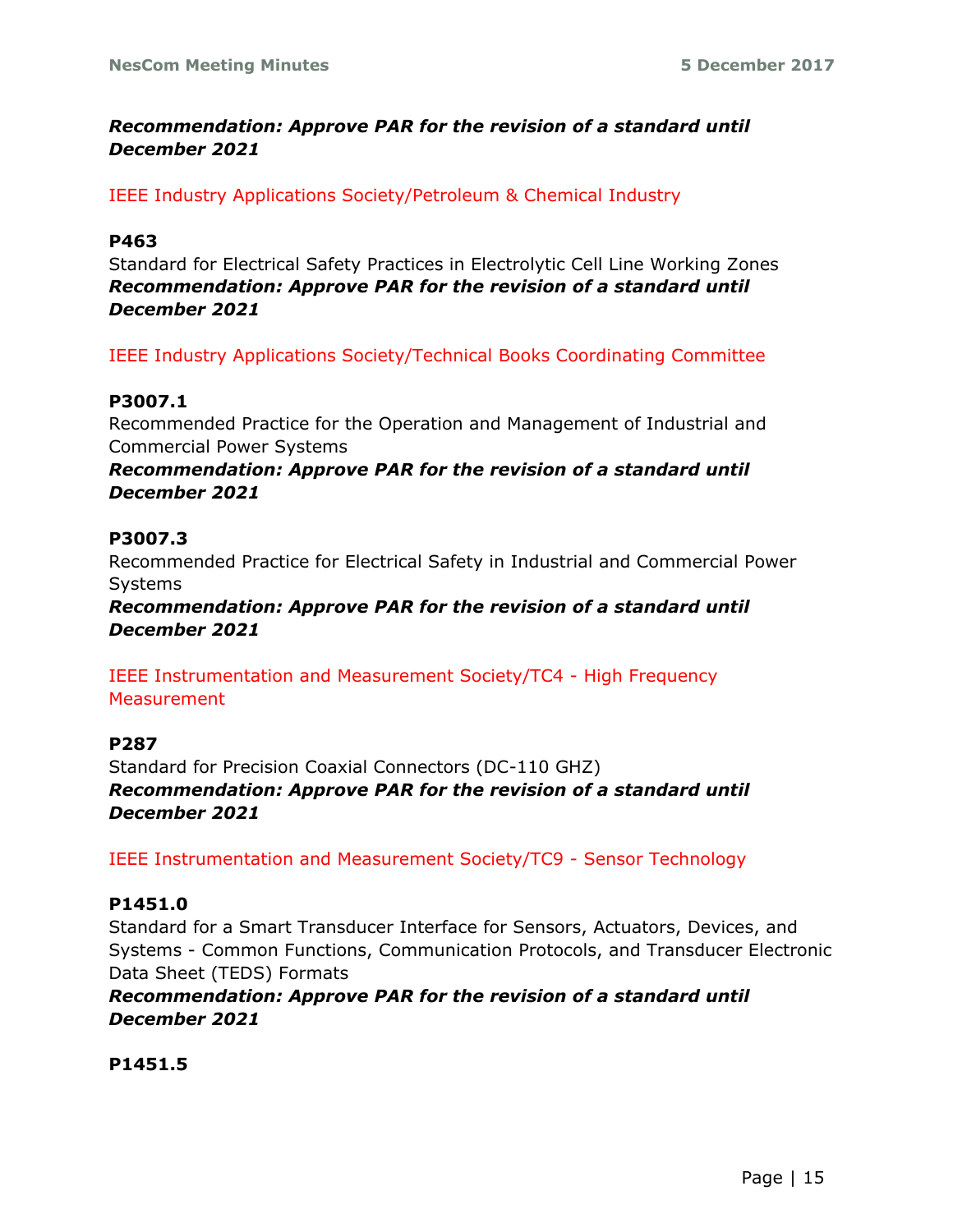Standard for a Smart Transducer Interface for Sensors and Actuator -- Wireless Communication Protocols and Transducer Electronic Data Sheet (TEDS) Formats *Recommendation: Approve PAR for the revision of a standard until December 2021*

IEEE Power and Energy Society/Energy Storage & Stationary Battery Committee

## **P1679**

Recommended Practice for the Characterization and Evaluation of Emerging Energy Storage Technologies in Stationary Applications

# *Recommendation: Approve PAR for the revision of a standard until December 2021*

IEEE Power and Energy Society/Power System Communications and Cybersecurity

# **P1137**

Recommended Practice for the Implementation of Inductive Coordination Mitigation Techniques and Application

## *Recommendation: Approve PAR for the revision of a standard until December 2021*

## **P1686**

Standard for Intelligent Electronic Devices Cyber Security Capabilities *Recommendation: Approve PAR for the revision of a standard until December 2021*

## **PC37.240**

Standard Cybersecurity Requirements for Power System Automation, Protection and Control Systems

*Recommendation: Approve PAR for the revision of a standard until December 2021*

IEEE Power and Energy Society/Power System Relaying and Control

## **PC37.90.2**

Standard for Withstand Capability of Relay Systems to Radiated Electromagnetic Interference from Transceivers

# *Recommendation: Approve PAR for the revision of a standard until December 2021*

IEEE Power and Energy Society/Substations

**P1246**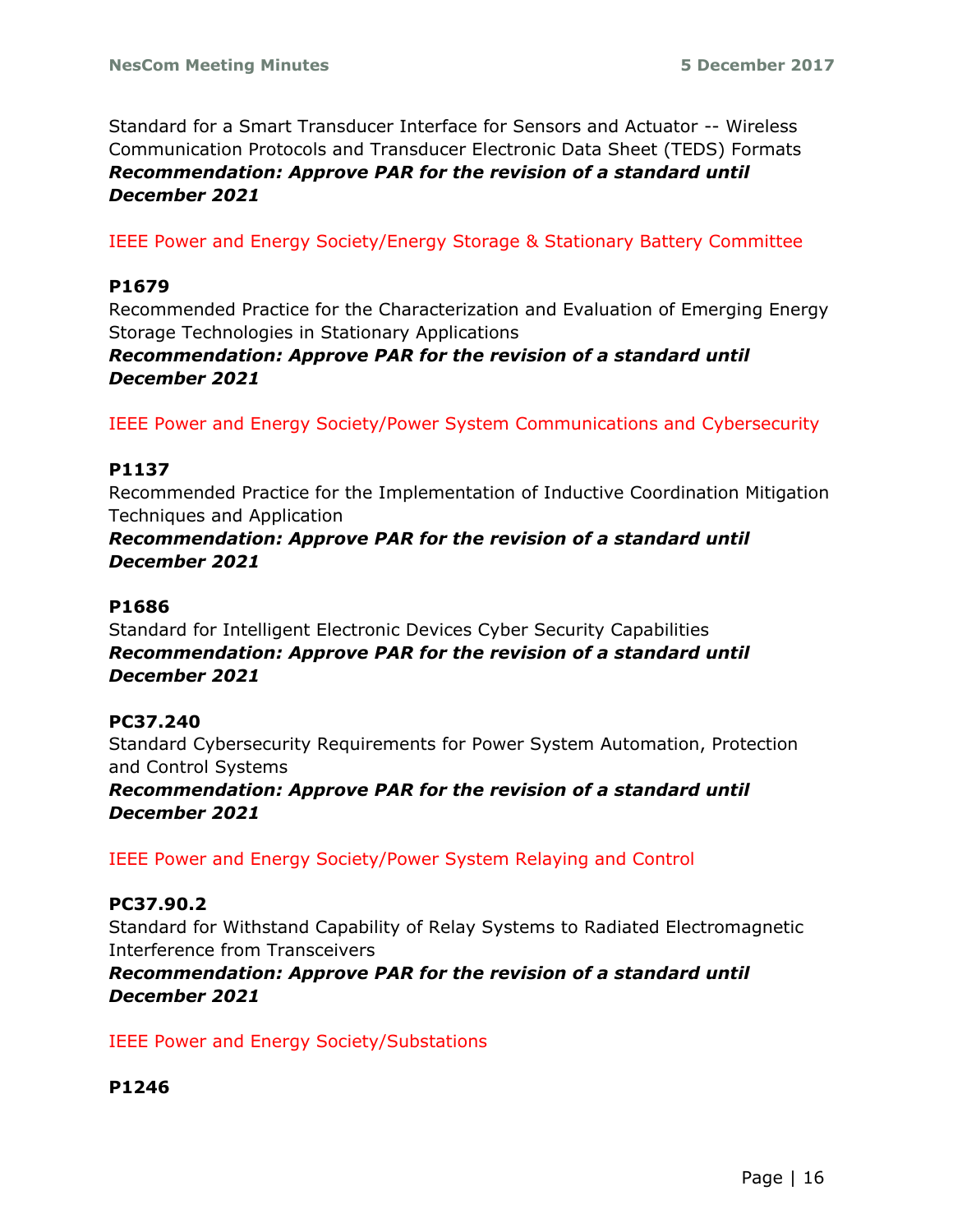Guide for Temporary Protective Grounding Systems Used in Substations *Recommendation: Approve PAR for the revision of a standard until December 2021*

# IEEE Power and Energy Society/Transformers

# **PC57.12.90**

Standard Test Code for Liquid-Immersed Distribution, Power, and Regulating **Transformers** 

*Recommendation: Approve PAR for the revision of a standard until December 2021*

# **PC57.13.2**

Standard for Conformance Test Procedure for Instrument Transformers *Recommendation: Approve PAR for the revision of a standard until December 2021*

# **PC57.113**

Recommended Practice for Partial Discharge Measurement in Liquid-Filled Power Transformers and Shunt Reactors

# *Recommendation: Approve PAR for the revision of a standard until December 2021*

IEEE Vehicular Technology Society/Rail Transportation Standards Committee

# **P1653.2**

Standard for Uncontrolled Traction Power Rectifiers for Substation Applications Up to 1500 V DC Nominal Output

# *Recommendation: Approve PAR for the revision of a standard until December 2021*

# **P1653.6**

Recommended Practice for Grounding of DC Equipment Enclosures in Traction Power Distribution Facilities

## *Recommendation: Approve PAR for the revision of a standard until December 2021*

# **5 OLD BUSINESS**

## **5.1 NesCom Conventions and Processes Review Ad Hoc Report - Dorothy Stanley**

Dorothy reported on the work of the ad hoc, and provided redline and clean versions of the recommended text for updates to the NesCom Conventions. There